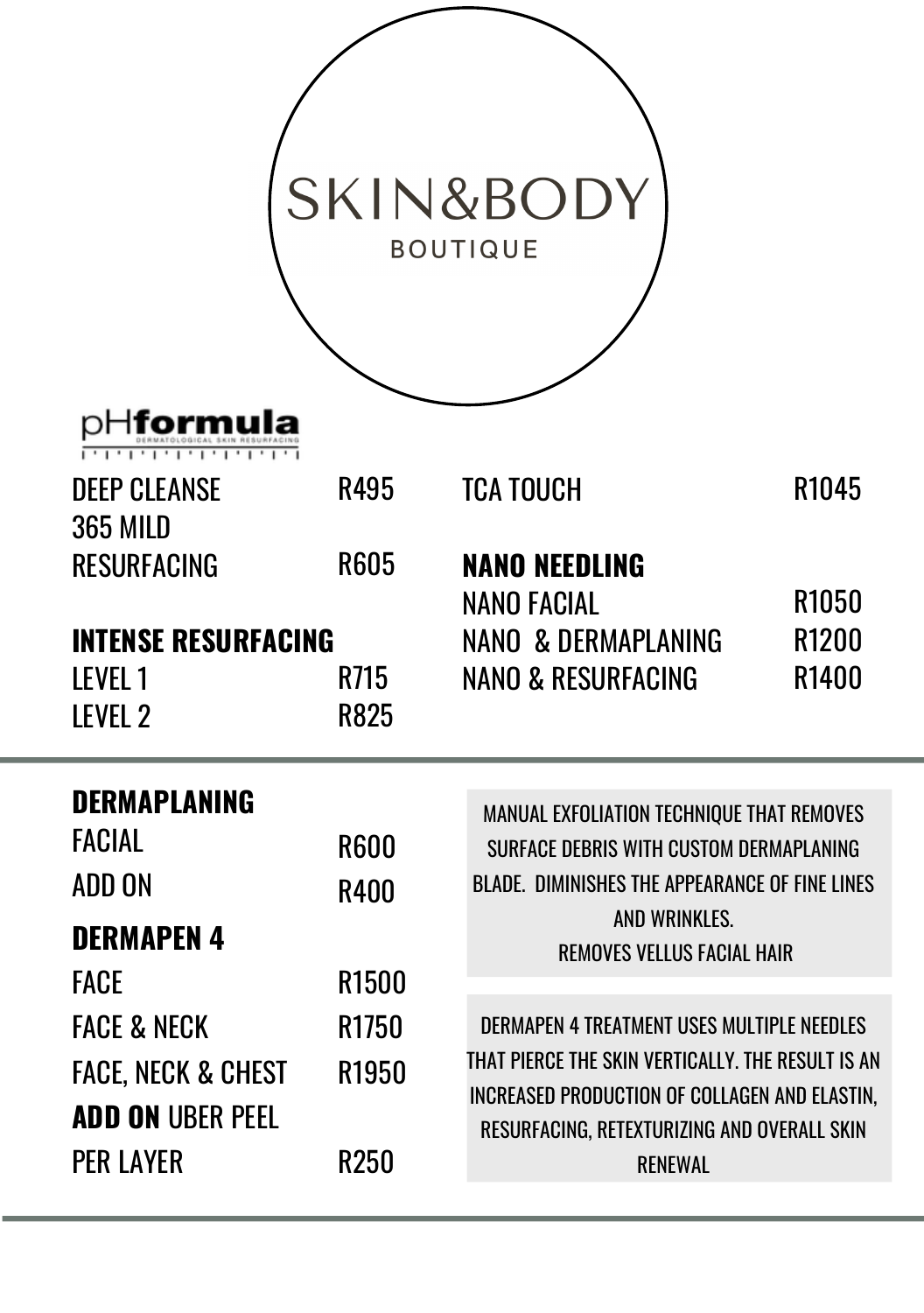| <b>HANDS</b>          |             | <b>FFFT</b>                           |             |
|-----------------------|-------------|---------------------------------------|-------------|
| <b>MANICURE</b>       | R250        | PEDICURE                              | R310        |
| <b>FILE AND PAINT</b> | <b>R150</b> | GEL POLISH TOES                       | R250        |
| <b>GEL POLISH</b>     | R310        | <b>GEL POLISH PEDICURE</b>            | R450        |
| <b>BIOSCULPTURE</b>   |             | <b>BIOSCULPTURE GEL PEDICURE R500</b> |             |
| <b>GEI OVERLAY</b>    | <b>R380</b> | GEL TOES OVERLAY                      | <b>R330</b> |
| <b>EVO POLISH</b>     | R340        |                                       |             |

EVO POLISH All preparation of the hands and feet are done according to the R340 specific treatment booked and hygiene is of utmost importance.

| WAXING<br><b>IIP WAX</b><br>CHIN WAX<br><b>BROW WAX</b><br><b>FULL FACE</b><br><b>UNDERARM WAX</b>                                            | <b>R80</b><br><b>R80</b><br><b>R80</b><br>R240<br><b>R150</b> | <b>BIKINI WAX</b><br><b>BRAZILIAN WAX</b><br>HOLLYWOOD WAX<br>HALF LFG WAX<br><b>FULL LEG WAX</b><br><b>ARM WAX</b>            | R190<br>R <sub>250</sub><br><b>R300</b><br>R230<br>R310<br>R210                      |
|-----------------------------------------------------------------------------------------------------------------------------------------------|---------------------------------------------------------------|--------------------------------------------------------------------------------------------------------------------------------|--------------------------------------------------------------------------------------|
| <b>TINTING</b><br><b>FYFI ASH TINT</b><br><b>FYFRROW TINT</b>                                                                                 | <b>R90</b><br><b>R90</b>                                      | <b>SPRAY TAN</b><br>R430<br>SHAVE/WAX 24H PRIOR SPRAYTAN<br>WEAR LOOSE FITTING DARK CLOTHING                                   |                                                                                      |
| MASSAGE<br><b>30MIN BACK, NECK &amp;</b><br>SHOULDER<br><b>45MIN BACK, NECK &amp;</b><br>SHOULDER<br>FULL BODY MASSAGE<br>INDIAN HEAD MASSAGE | <b>R350</b><br><b>R400</b><br><b>R550</b><br><b>R350</b>      | <b>MEN</b><br><b>CHEST WAX</b><br><b>BACK WAX</b><br>CHEST & ARDOMEN WAX<br><b>FULL LEG WAX</b><br><b>MANICURE</b><br>PEDICURE | R <sub>250</sub><br><b>R260</b><br><b>R360</b><br>R380<br><b>R200</b><br><b>R300</b> |